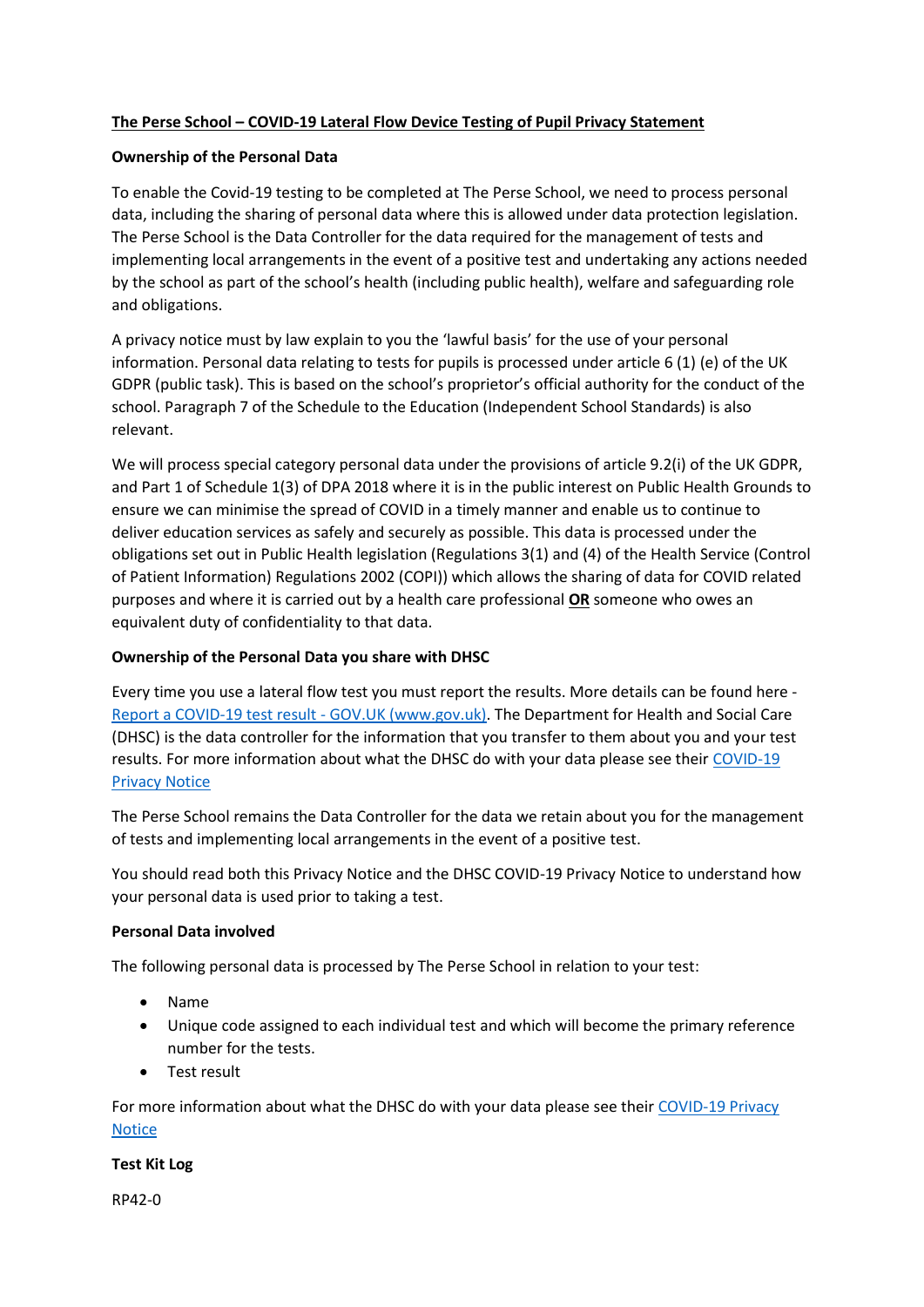The Medicines and Healthcare products Regulatory Agency (MHRA) require that the School/College keep a test kit log for all tests that are provided for use at home. This is so you can be contacted in the event of a batch recall, investigations, or issuing of a safety notice. The information collected is:

- First name, last name, telephone number and email address
- Details of lot/batch number for the test kits you receive
- First name, last name of the operator distributing the Home Test Kits

For this Test Kit Log the School/College is acting as a 'processor' of DHSC and this information will be sent to DHSC as required. For more information about what DHSC do with your data please see their COVID-19 Privacy Notice

## **How we store your personal information**

The Perse School will maintain a test kit log which will record against your name details of the testing kit which has been provided to you. The Perse School may also record Personal Data about you in its internal COVID-19 test register school's COVID-19 test register will not be shared with DHSC). This information will only be stored securely on locally managed systems with appropriate access controls in The Perse School and will only be accessible to personnel involved in the management of tests and implementing local arrangements in the event of a positive test.

The Perse School will retain its test kit log and COVID-19 test register in line with The Perse School's records retention schedule

For more information about what the DHSC do with your data please see their [COVID-19 Privacy](https://www.gov.uk/government/publications/coronavirus-covid-19-testing-privacy-information)  [Notice](https://www.gov.uk/government/publications/coronavirus-covid-19-testing-privacy-information)

## **How your personal data is used**

To contact you in relation to the Test Kit Log as explained above.

Also, the DHSC use information that is provided to them when test kits are registered and when test results are reported. This helps them to understand:

- Geographic and sector distribution of test kits
- Understand registration of test kits provided vs kits received
- How we might further encourage registration
- If there are any groups, we are currently not reaching out to (distribution of self-test kits)
- Ensuring equitable uptake (across under-represented groups) of test kits.

### **Processing of Personal Data Relating to Positive test results**

We will use this information to enact our own COVID isolation and control processes without telling anyone who it is that has received the positive test.

For more information about what the DHSC do with your data please see their COVID-19 Privacy [Notice](https://www.gov.uk/government/publications/coronavirus-covid-19-testing-privacy-information)

This information will be kept by the School in line with the records retention schedule and by the NHS for eight (8) years.

### **Processing of Personal Data Relating to Negative and Void test results**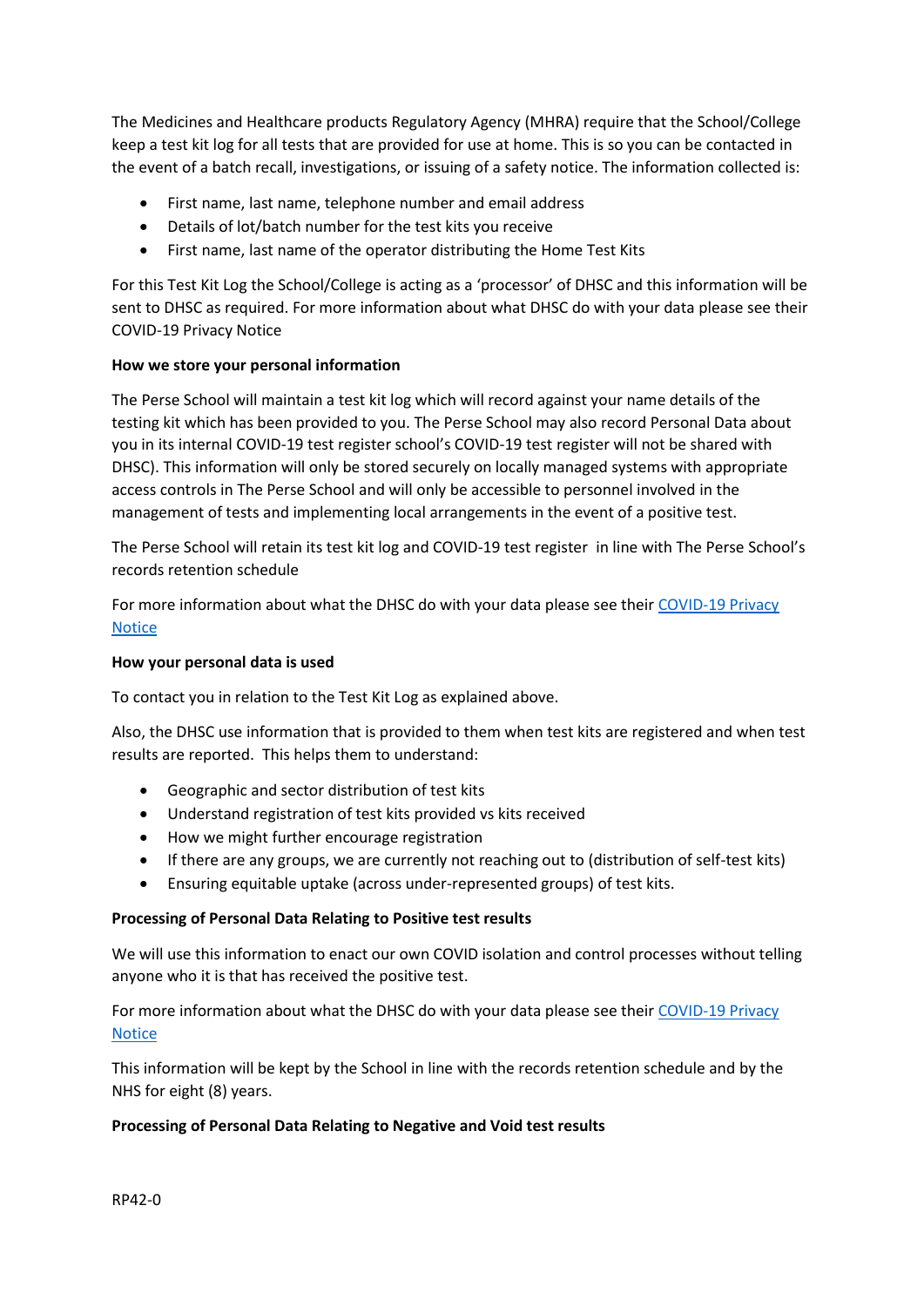We will record a negative and void result for the purpose of stock controls of tests and general performance of the testing process.

## **Data Sharing Partners**

The personal data associated with test results will be shared with

- DHSC, NHS, PHE to ensure that they can undertake the necessary Test and Trace activities and to conduct research and compile statistical information about Coronavirus.
- Your GP the NHS may share the information you provide with your GP to maintain your medical records and to offer support and guidance as necessary. Any data you provide to the [school/college] will not be shared with your GP.
- Local Government to undertake local public health duties and to record and analyse local spreads.

Personal Data in the school's test kit log will be shared with DHSC to identify which test kit has been given to which individual in the event of a product recall. The Perse School will not share its internal COVID-19 test register with DHSC.

## **Your Rights**

Under data protection law, you have rights including:

**Your right of access** - You have the right to ask us for copies of your personal information.

**Your right to rectification** - You have the right to ask us to rectify personal information you think is inaccurate. You also have the right to ask us to complete information you think is incomplete.

**Your right to erasure** - You have the right to ask us to erase your personal information in certain circumstances.

**Your right to restriction of processing** - You have the right to ask us to restrict the processing of your personal information in certain circumstances.

**Your right to object to processing** - You have the the right to object to the processing of your personal information in certain circumstances.

**Your right to data portability** - You have the right to ask that we transfer the personal information you gave us to another organisation, or to you, in certain circumstances.

You are not required to pay any charge for exercising your rights. If you make a request, we have one month to respond to you.

Please contact the Data Processing Manager, The Perse School, Hills Road, Cambridge CB2 8QF if you wish to make a request.

### **How to complain**

If you have any concerns about our use of your personal information, you can make a complaint to us at The Perse School, Hills Road, Cambridge CB2 8QF if you wish to make a request.

You can also complain to the ICO if you are unhappy with how we have used your data.

RP42-0 The ICO's address: Information Commissioner's Office